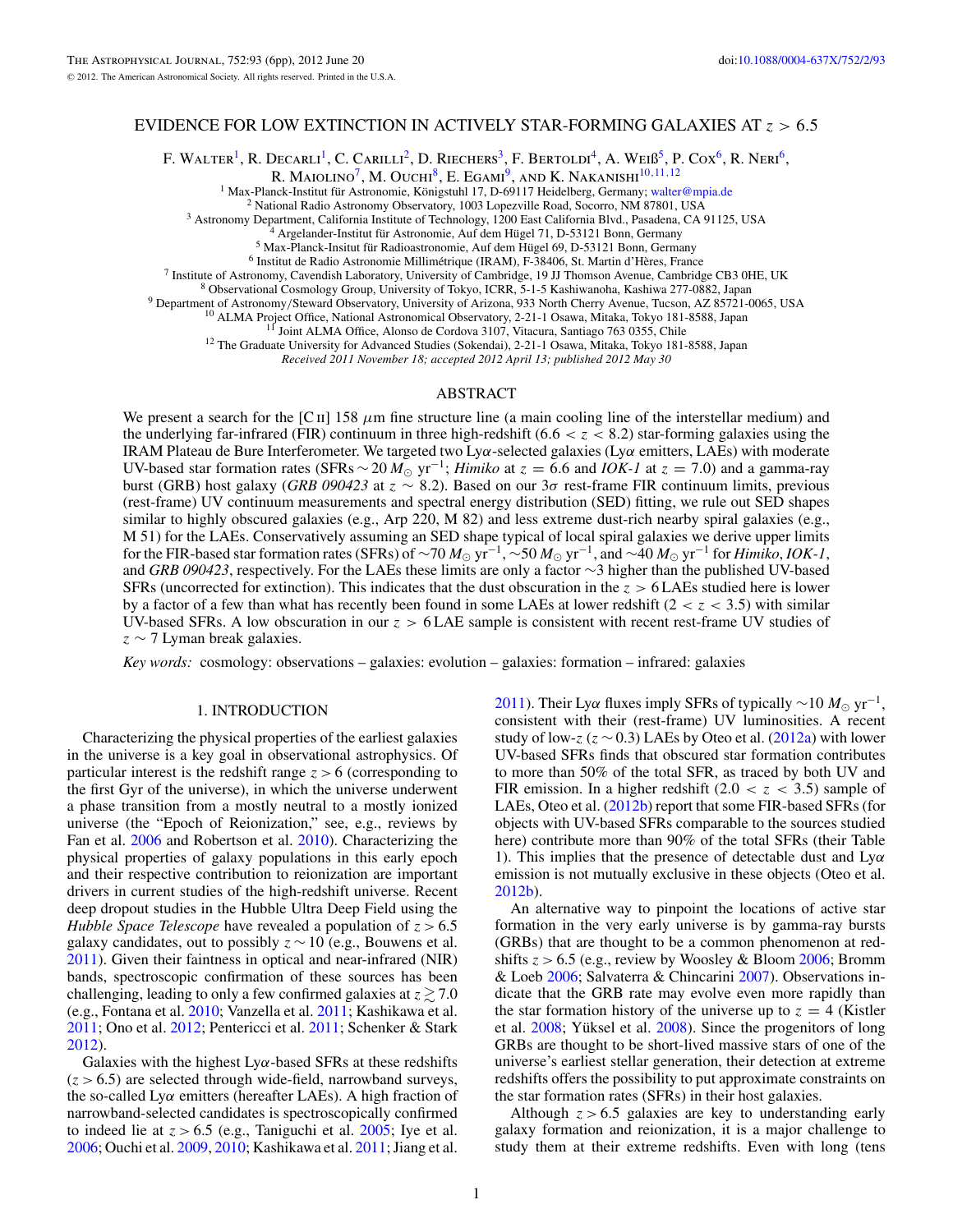of hours) exposures on 8–10 m class telescopes, optical*/*NIR observations can only detect the Ly*α* line and the underlying UV stellar continuum. Indeed, essentially all of our current knowledge on these reionization sources is based on the highly resonant Ly*α* line and the faint underlying continuum, which is potentially affected by dust attenuation, and generally difficult to interpret due to the complexity of the Ly*α* radiative transfer.

Observations of the (sub-)millimeter continuum and spectral lines in principle provide the means by which to constrain basic physical parameters of the highest redshift sources (e.g., size, mass, distribution of the star-forming interstellar medium (ISM) and star formation, as well as dynamical masses). Traditionally, CO emission lines are used to characterize the molecular reservoirs in high-redshift galaxies (e.g., reviews by Solomon & Vanden Bout [2005;](#page-4-0) Walter et al. [2011\)](#page-5-0). However, the expected CO line strengths even in the brightest  $z > 6.5$  (non-AGN) galaxies are ∼tens of *μ*Jy—such faint lines are not accessible given current facilities and will even be a challenge with ALMA. On the other hand, the <sup>2</sup> $P_{3/2}$   $\rightarrow$  <sup>2</sup> $P_{1/2}$  fine-structure line of [C II] (a major cooling line of the ISM) is expected to be much brighter than the CO lines. It has long been known (e.g., Stacey et al. [1991;](#page-4-0) Malhotra et al. [1997\)](#page-4-0) that [Cii] is tracing star formation (photon-dominated regions, PDRs) and that it can carry up to 1% of the total far-infrared emission of a galaxy, in particular in systems of low luminosity and metallicity (e.g., Israel et al. [1996;](#page-4-0) Madden et al. [1997\)](#page-4-0). The high ratio of  $L_{\text{[C\textsc{ii}]}}/L_{\text{FIR}}$  (see Section [3\)](#page-2-0) is the reason why it has been argued for more than a decade that observation of the  $[C<sub>II</sub>]$  line of pristine systems at the highest redshifts will likely be the key to study the starforming ISM in the earliest star-forming systems (e.g., Stark [1997;](#page-4-0) Walter & Carilli [2008;](#page-5-0) Carilli et al. [2008\)](#page-4-0). Indeed, the last few years have seen a steep increase in the number of high-*z*  $(2 < z < 6.5)$  [C II] detections, in most cases in systems that host an active galactic nucleus (AGN) and*/*or very high SFRs (≫100 *M*<sub>⊙</sub> yr<sup>-1</sup>; e.g., Maiolino et al. [2005,](#page-4-0) [2009;](#page-4-0) Walter et al. [2009;](#page-5-0) Stacey et al. [2010;](#page-4-0) Ivison et al. [2010;](#page-4-0) Wagg et al. [2010;](#page-5-0) Cox et al. [2011;](#page-4-0) De Breuck et al. [2011;](#page-4-0) Valtchanov et al. [2011\)](#page-5-0).

[CII] is currently the most promising tracer of the starforming ISM (both PDRs and the cold neutral medium, CNM) in galaxies at the highest redshifts. However, a calibration to derive meaningful SFRs from  $L_{\text{[CII]}}$  is still lacking. The [C II] line also traces the CNM and thus is a fundamental tracer for the overall distribution of the ISM and its global dynamics (and thus dynamical masses). In this paper, we present the results of a search for  $\lbrack$  C  $\lbrack$  and  $\lbrack$  emission and the underlying FIR continuum in some of the highest redshift (non-AGN) galaxies with moderate UV-based SFR ( $\sim$ 20  $M_{\odot}$  yr<sup>-1</sup>). In Section 2, we describe the target selection and observations. The data are shown in Section [3](#page-2-0) and implications are summarized in Section [4.](#page-4-0) Throughout this paper we use a Λ-cold dark matter cosmology with  $H_0 = 70$  km s<sup>-1</sup> Mpc<sup>-1</sup>,  $\Omega_{\Lambda} = 0.7$ , and  $\Omega_m = 0.3$ .

#### 2. OBSERVATIONS

#### *2.1. Source Selection*

## *2.1.1. Lyα Emitters*

Out of the many dozens of spectroscopically confirmed *z >* 6.5 LAEs (see the caption to Figure 1 for references) we have selected two targets with high SFRs based on their Ly*α* and (rest-frame) UV continuum luminosity. The first source is an exceptionally luminous LAE at  $z = 6.595$  (Ouchi et al.



**Figure 1.** Distribution of Ly*α* fluxes (a proxy for star formation) in all published spectroscopically confirmed  $z > 6.5$  LAEs and LBGs (Taniguchi et al.  $2005$ ; Iye et al. [2006;](#page-4-0) Ouchi et al. [2009,](#page-4-0) [2010;](#page-4-0) Fontana et al. [2010;](#page-4-0) Vanzella et al. [2011;](#page-5-0) Kashikawa et al. [2011;](#page-4-0) Ono et al. [2012;](#page-4-0) Pentericci et al. [2011;](#page-4-0) Schenker & Stark  $2012$ ). Most of these galaxies are too faint for detection in [C $\text{II}$ ] given current facilities. The targets selected in this study (*Himiko* and *IOK-1*) are among the brightest sources. *IOK-1* is preferred over other LAEs of similar luminosity given its slightly higher redshift ( $z \sim 7.0$ ) and thus better receiver performance at the redshifted [C ii] frequency.

[2009\)](#page-4-0) dubbed *Himiko* by these authors. *Himiko* is by far the brightest and most spatially extended ( $\sim$ 3") LAE known at these redshifts, with a lower limit to the SFR derived from the restframe UV emission (with no correction for dust attenuation) of  $\sim$ 25  $M_{\odot}$  yr<sup>-1</sup>. *Himiko* is even detected at 3.6  $\mu$ m using *Spitzer*, implying a significant underlying stellar mass of  $\sim$ 4 × 10<sup>10</sup>  $M_{\odot}$ (Ouchi et al. [2009\)](#page-4-0).

The second source is *IOK-1*, an LAE at  $z = 6.96$  (Iye et al. [2006\)](#page-4-0). This LAE is similar in both Ly*α* and continuum brightness to those in other samples at *z* ∼ 6.6 (see Figure 1). The (rest-frame) UV emission implies an SFR of  $\sim$ 16  $M_{\odot}$  yr<sup>-1</sup> and *HST* imaging of *IOK-1* gives a source size of  $\langle 1 \rangle$  (Cai et al. [2011\)](#page-4-0).

#### *2.1.2. GRB 090423*

The third source is *GRB 090423* (Krimm et al. [2009\)](#page-4-0). VLT spectroscopy of *GRB 090423* gave a redshift of 8.26<sup>+0.07</sup>, based on a continuum break due to Gunn–Peterson absorption (Tanvir et al. [2009\)](#page-5-0). A similar estimate was reported by Salvaterra et al. [\(2009\)](#page-4-0) using spectroscopy at the TNG  $(z = 8.1^{+0.1}_{-0.3})$ . This makes *GRB 090423* among the highest redshift GRBs discovered. The afterglow has been detected in the millimeter continuum by the IRAM Plateau de Bure Interferometer (PdBI) at 3 mm wavelengths with a flux density of  $0.3 \pm 0.1$  mJy (Castro-Tirado et al. [2009;](#page-4-0) de Ugarte Postigo et al. [2012;](#page-4-0) obtained on 2009 April 23 and 24). An upper limit of the afterglow and the host galaxy FIR flux density at 1.2 mm wavelengths of  $0.23 \pm 0.32$  mJy using MAMBO has also been reported (Riechers et al. [2009;](#page-4-0) obtained on 2009 April 25).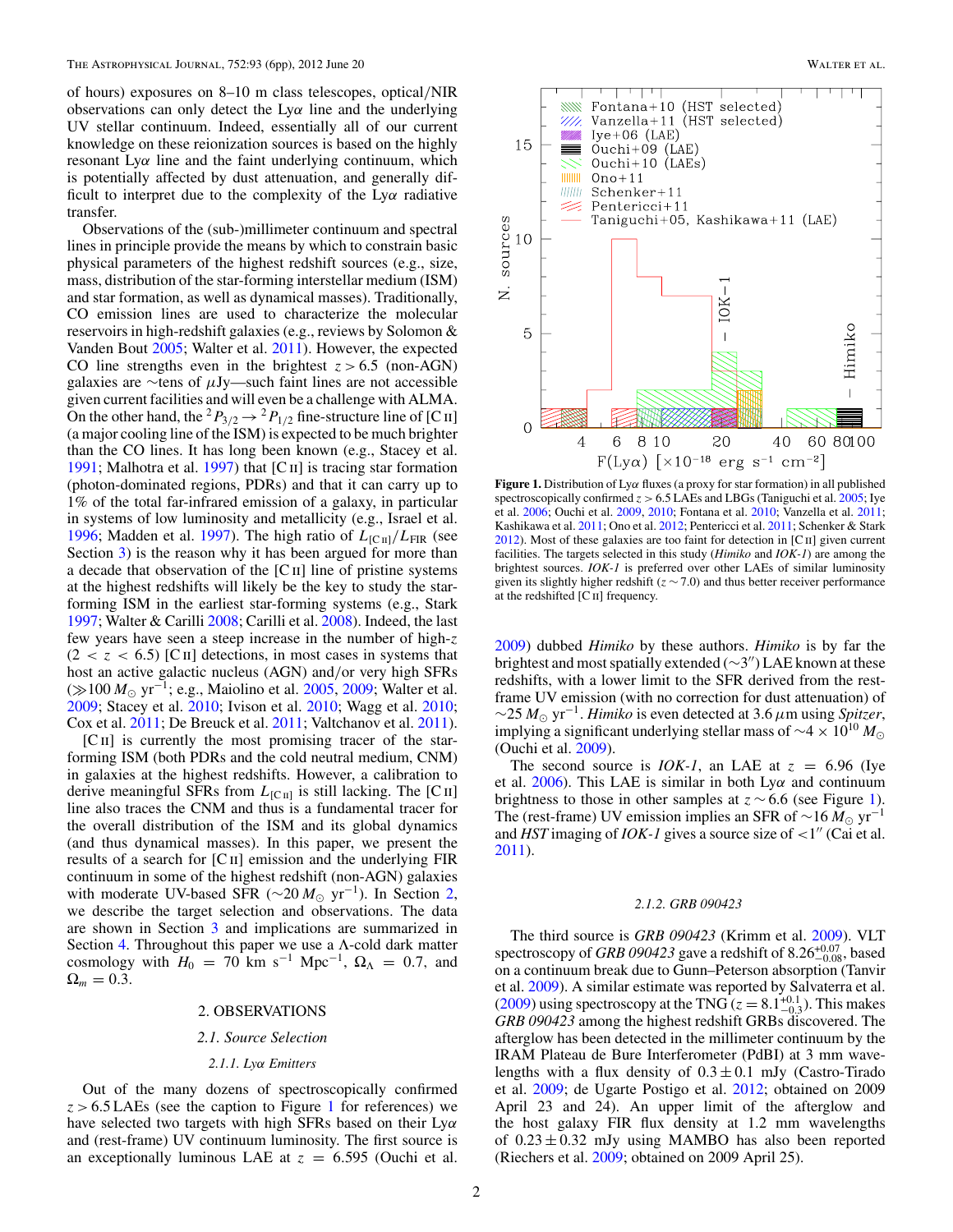<span id="page-2-0"></span>

**Figure 2.** Rest-frame 158 *μ*m continuum observations of *Himiko* (left), *IOK-1* (middle), and *GRB 090423* (right panel). Coordinates are given in the J2000.0 system and contours are shown in steps of  $1\sigma$ , starting at  $\pm 1\sigma$  (0.21 mJy beam<sup>-1</sup>, 0.15 mJy beam<sup>-1</sup>, and 0.089 mJy beam<sup>-1</sup>, respectively, see Table 1). No significant emission is detected from any of the sources.

**Table 1** Summary of Observations and Derived Properties

| Source <sup>a</sup> | R.A.<br>J2000.0 | Decl.<br>J2000.0 | ÷а         | 0 ر<br>(GHz)   | $\sigma_{\rm cont}$<br>$(mJv$ beam <sup><math>-</math></sup> | $\sigma_{\text{line}}$<br>$(mJy beam^{-1})$ | $L_{\text{ICII}}^{\text{c}}$<br>$(10^8 L_{\odot})$ | N6946<br>$L_{\rm IR}$<br>$(10^{11} L_{\odot})$ | $SFR$ dust $>$ f<br>$(M_{\odot} \text{ yr}^{-1})$ | $SFR^{UV>g}$<br>$(M_{\odot} \text{ yr}^{-1})$ |
|---------------------|-----------------|------------------|------------|----------------|--------------------------------------------------------------|---------------------------------------------|----------------------------------------------------|------------------------------------------------|---------------------------------------------------|-----------------------------------------------|
| Himiko              | 02:17:57:56     | $-0.5:08:44.5$   | 6.595      | 250.361        | 0.21                                                         | 0.70                                        | <4.43                                              | <3.98                                          | ${<}69$                                           | $\sim$ 25                                     |
| $IOK-I$             | 13:23:59.80     | $+27:24:56.0$    | 6.96       | 238.881        | 0.15                                                         | 0.65                                        | ${<}4.42$                                          | < 3.02                                         | < 52                                              | $\sim$ 16                                     |
| <b>GRB</b> 090423   | 09:55:33.19     | $+18:08:57.8$    | $\sim 8.2$ | 203.38, 206.98 | 0.089                                                        | 0.61                                        | ${<}5.44$                                          | 2.29                                           | ${<}39$                                           | $\cdot$ $\cdot$ $\cdot$                       |

**Notes.** All luminosity upper limits are 3*σ*.

<sup>a</sup> References: *Himiko*: Ouchi et al. [2009;](#page-4-0) *IOK-1*: Iye et al. [2006;](#page-4-0) *GRB 090423*: Tanvir et al. [2009,](#page-5-0) Salvaterra et al. [2009.](#page-4-0)

<sup>b</sup> Frequencies for *Himiko* and *IOK-1* are tuned <sup>∼</sup>125 MHz blueward of Ly*<sup>α</sup>* redshift. c1*<sup>σ</sup>* continuum sensitivity at 158 *<sup>μ</sup>*m rest wavelengths.

<sup>d</sup> 1σ [C<sub>II</sub>] line sensitivity over a channel width of 200 km s<sup>-1</sup>.

<sup>e</sup> 3 $\sigma$  [C<sub>II</sub>] luminosity limit over a channel width of 200 km s<sup>-1</sup> assuming  $L_{\text{line}} = 1.04 \times 10^{-3} F_{\text{line}} v_{\text{rest}} (1 + z)^{-1} D_{\text{L}}^2$ , where the line luminosity,  $L_{\text{line}}$ , is measured in  $L_{\odot}$ , the velocity-integrated flux,  $F_{\text{line}} \Delta v$ , in Jy km s<sup>-1</sup>, the rest frequency,  $v_{\text{rest}} = v_{\text{obs}}(1 + z)$ , in GHz, and the luminosity distance,  $D_{\text{L}}$ , in Mpc.

<sup>f</sup>  $3\sigma$  limit based on  $L_{\text{IR}}^{\text{N6946}}$ .

<sup>g</sup> UV-based SFR from Ouchi et al. [\(2009\)](#page-4-0) and Cai et al. [\(2011\)](#page-4-0).

## *2.2. PdBI Observations*

*Himiko*, *IOK-1,* and *GRB 090423* have been observed with the IRAM Plateau de Bure interferometer using the WideX wide bandwidth correlator. The [C<sub>II</sub>] line (rest frequency: 1900.54 GHz,  $157.74 \mu m$  is shifted to the 1 mm band and we have tuned the receivers 150 km s<sup>-1</sup> ( $\sim$ 125 MHz) blueward of the redshift derived from optical spectroscopy (see Table 1 for the exact tuning frequencies). The total bandwidth of WideX is 3.6 GHz, or  $\sim$ 4400 km s<sup>-1</sup> at the observed frequencies. Thus any conceivable shift between the Ly $\alpha$  and the [C II] lines is covered by our observations. Observations were typically carried out during good observing conditions, using standard calibrations. *IOK-1* was observed during three runs (2010 April–October) for an equivalent (five-element interferometer) on-source time of 9.1 hr (*Himiko*: 7 days from 2010 August to December, total of 11.5 hr; *GRB 090423*: 4 days in 2010 April, total of 9.7 hr). The following gain calibrators were used—*Himiko*: B0336–019; *IOK-1*: B1308+326; *GRB 090423*: B1040+244.

Table 1 summarizes the sensitivity reached in the observations; here, we list the  $1\sigma$  continuum sensitivity as well as the 1*σ* line sensitivity over a 200 km s−<sup>1</sup> channel (which we adopt as realistic line widths of these sources, given their Ly*α* widths). The observations resulted in the following beamsizes: *Himiko*:

 $2\frac{2}{27} \times 1\frac{1}{23}$ , P.A. = 172° (C and D configurations); *IOK-1*:  $1\frac{1}{88} \times 1\frac{1}{75}$ , P.A. =  $109^\circ$  (D configuration); and *GRB 090423*:  $1''.51 \times 1''.22$ , P.A. = 30.29 (C configuration). *Himiko* has a spatial extent that is similar to our beamsize ( $\sim$ 3"; Ouchi et al. [2009\)](#page-4-0), so we consider the risk of outresolving the source as small.

# 3. RESULTS AND DISCUSSION

## *3.1. Continuum Emission*

None of our sources is detected in the rest-frame FIR con-tinuum (Figure 2). In Figure [3,](#page-3-0) we overplot our  $3\sigma$  continuum limit for *Himiko*, for which the best UV*/*optical data exist to date (Ouchi et al. [2009\)](#page-4-0), on top of galaxy spectral energy distribution (SED) templates. The templates include Arp 220, M 82, M 51, and NGC 6946 (Silva et al. [1998\)](#page-4-0), as well as spiral (cyan) and dwarf (blue) galaxy SEDs from the observations presented in Dale et al. [\(2007\)](#page-4-0). All SEDs are shifted to *Himiko*'s redshift  $z = 6.595$  and are normalized to the (rest-frame) UV continuum, shortly longward of the Ly*α* wavelength. Based on our continuum upper limit we can rule out a number of galaxy SED shapes. In particular, our measurement is (perhaps not surprisingly) incompatible with very obscured dusty starburst templates, such as Arp 220 and M 82, but also dust-rich nearby spiral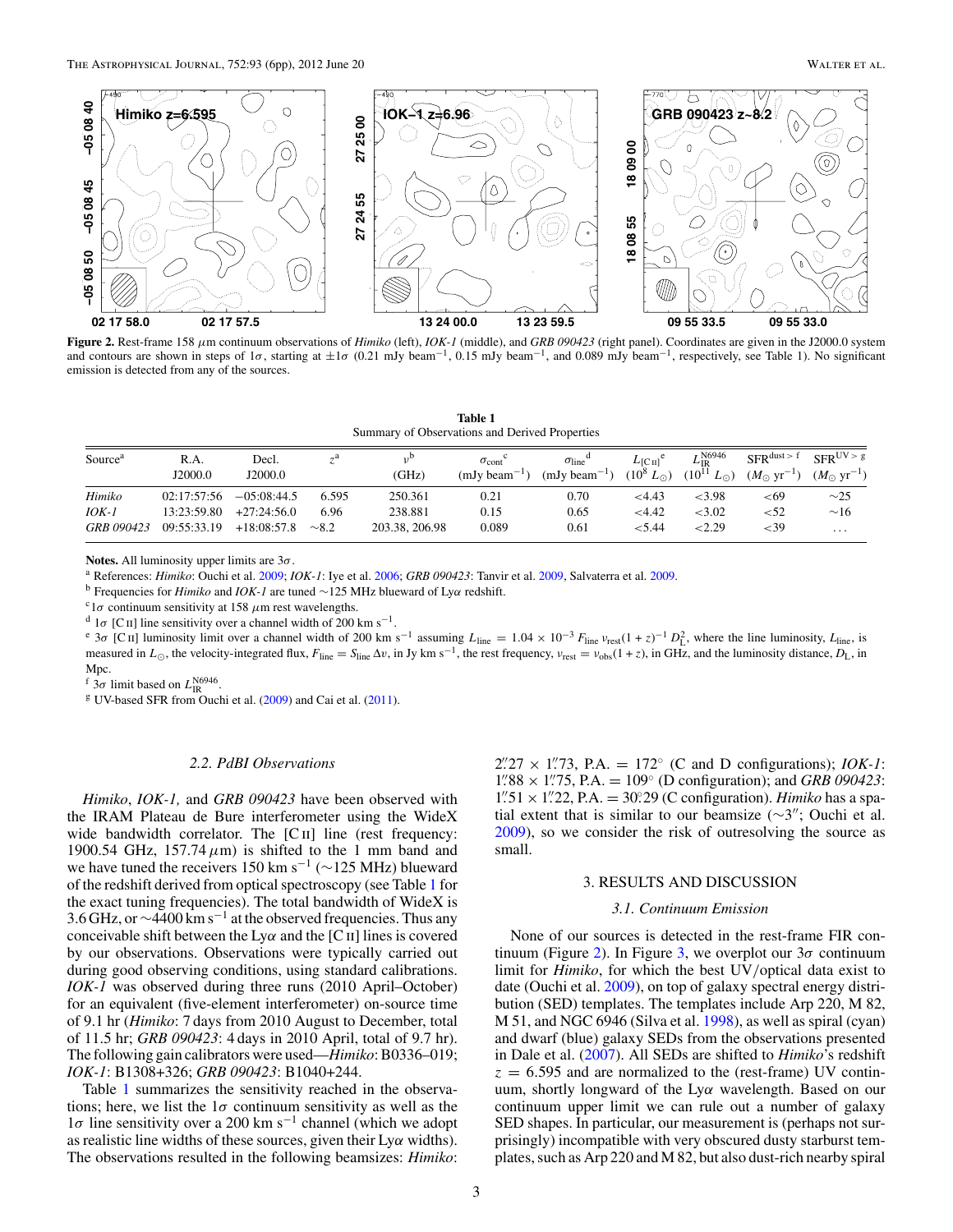<span id="page-3-0"></span>

**Figure 3.** SED of *Himiko* in the observer's frame (bottom: wavelength, top: frequency). Detections in the (rest-frame) UV and *B* band are indicated as black points (Ouchi et al. [2009\)](#page-4-0). 3*σ* upper limits from Ouchi et al. [\(2009\)](#page-4-0) are shown as open triangles. Our 3*σ* upper limit at 158 *μ*m (rest frame, see vertical red line) is shown as a black triangle. A number of galaxy SEDs are shown for comparison (see color coding in the panel) normalized to the UV measurement longward of Ly*α* (as indicated by the vertical and horizontal dashed lines). The SEDs of Arp 220, M 82, M 51, and NGC 6946 are from Silva et al. [\(1998\)](#page-4-0) and the cyan and gray curves show individual measurements of nearby spiral and dwarf galaxies, respectively (Dale et al. [2007\)](#page-4-0). Our continuum limit rules out most spiral galaxy (and dustier system) SED shapes but is compatible with the SED shapes representative of lower dust content found in nearby dwarf galaxies.

galaxies such as M 51. For *IOK-1* (not shown) the situation is very similar: the source has a similar redshift, millimeter continuum limit, and UV-based SFR (see Table [1\)](#page-2-0).

Based on Figure 3 we would have detected the dust continuum at *>*3*σ* if *Himiko's* SED resembled M 51 or NGC 6946, but note that such SEDs (and those of more metal-poor dwarfs) are also already excluded from the IRAC 3.6 *μ*m measurement which corresponds to a rest wavelength of 475 nm. This flux measurement, as discussed in detail in Ouchi et al. [\(2009\)](#page-4-0), is dependent on the presumably young stellar component that is in place at  $z = 6.6$ . As the relation of such a pristine stellar population to the dust emission, and the relative spatial distribution between the two, is unknown, the FIR limit is still relevant. In any case our observations point toward a dust-poor environment, e.g., as seen in the case of local dwarf galaxies (see dwarf galaxy SEDs in Figure 3).

Figure 3 shows that our continuum measurement is close in wavelength to the peak of any likely galaxy SED (spiral*/*dwarfs). In the following, we derive a conservative upper limit for  $L_{IR}$  (integrated from 8 to  $1000 \,\mu m$ ) using the galaxy template for NGC 6946, scaled to our 3*σ* upper limit (we consider this limit conservative as using a dwarf galaxy template would decrease this upper limit). From this we derive 3*σ* upper limits of the (F)IR-based SFR (using SFR $(M_{\odot} \text{ yr}^{-1}) = 1.72 \times 10^{-10}$ <sup>10</sup>−<sup>10</sup> *<sup>L</sup>*IR (*L*), Kennicutt [1998\)](#page-4-0) of <sup>∼</sup><sup>70</sup> *<sup>M</sup>* yr−<sup>1</sup> (*Himiko*) and <sup>∼</sup><sup>50</sup> *<sup>M</sup>* yr−<sup>1</sup> (*IOK-1*, see Table [1\)](#page-2-0). We note that our upper limit of the FIR-based SFR for *Himiko* and *IOK-1* is only a factor ∼3 higher than the UV-based SFR (not corrected for extinction).



**Figure 4.** *Himiko* [Cii] velocity channel maps (width: 200 km s−1) around the expected redshift. Contours are shown in steps of  $1\sigma$  (0.70 mJy beam<sup>-1</sup>) starting at  $\pm 1\sigma$ . Central velocities are shown in the top left corner of each panel. Note that due to our tuning the systemic redshift corresponds to a velocity of  $-150$  km s<sup>-1</sup> in this representation (see Section [2.2\)](#page-2-0). A tentative 3 $\sigma$  signal is seen ∼1<sup>''</sup>. S away from the phase center in the bottom left panel.

In the case of the *GRB 090423* host galaxy we derive an upper limit of its FIR-based SFR <  $39 M_{\odot}$  yr<sup>-1</sup> using the same SED template as above. Our SFR limits for *GRB 090423* are the deepest FIR-based SFR measurement of a GRB to date (see, e.g., Berger et al. [2003;](#page-4-0) de Ugarte Postigo et al. [2012;](#page-4-0) Hatsukade et al. [2011\)](#page-4-0). Very recent deep *HST* observations did not reveal the host galaxy of *GRB 090423* either down to a limiting UV-based SFR of  $0.4 M_{\odot}$  yr<sup>-1</sup> (Tanvir et al. [2012\)](#page-5-0).

# *3.2. [C*ii*] Line*

As in the case of the continuum, no significant  $[CII]$  emission is detected in our observations (see limits in Table [1\)](#page-2-0). In Figure 4, we show the channel maps around the expected Ly*α* redshift for *Himiko*. We note a tentative  $(3\sigma)$  signal 1.'' 5  $(0.7 \times FWHM_{\text{maj}})$ south of the phase center, close to the central tuning frequency, but more sensitive observations are needed to further investigate this finding.

In Figure [5,](#page-4-0) we plot the ratio  $L_{\text{[CII]}}/L_{\text{FIR}}$  as a function of *L*FIR for objects taken from the literature (see references in the caption). Given our limits on the FIR and  $\lbrack$  C  $\lbrack$  II] luminosities we can now constrain the location of our targets in this plot. The likely region in parameter space is shown as a shaded area in Figure [5](#page-4-0) for *Himiko* (the limits for *IOK-1* are very similar and are thus not shown for clarity). With an upper limit to  $L_{\text{FIR}} =$  $\sim$ 4 × 10<sup>11</sup>  $L_{\odot}$  our objects are the least FIR-bright sources (by an order of magnitude) observed at high redshift and start to probe the region that is only covered by local galaxies at present.

We have shown above that the FIR-based SFRs cannot be significantly larger than the UV-based ones. If we assume that the FIR-based SFR in these objects would equal the UV-based SFR, we can assign a hypothetical FIR luminosity to both *Himiko* and *IOK-1* (this luminosity would be lower by a factor of a few if we had assumed a dwarf SED template, see Figure 3). This results in the (upper limit) data points shown in Figure [5.](#page-4-0) Under this assumption we would thus be able to rule out high ratios such as  $L_{\text{[C\text{II}]}}/L_{\text{FIR}} \sim 0.01$  found in low-metallicity and low-luminosity nearby galaxies (e.g., Israel et al. [1996;](#page-4-0) Madden et al. [1997\)](#page-4-0). We stress, however, that we have few constraints on *L*<sub>FIR</sub> for both sources, e.g., a very low *L*<sub>FIR</sub> could result in significantly higher  $L_{\text{[C\text{II}]}}/L_{\text{FIR}}$  ratios.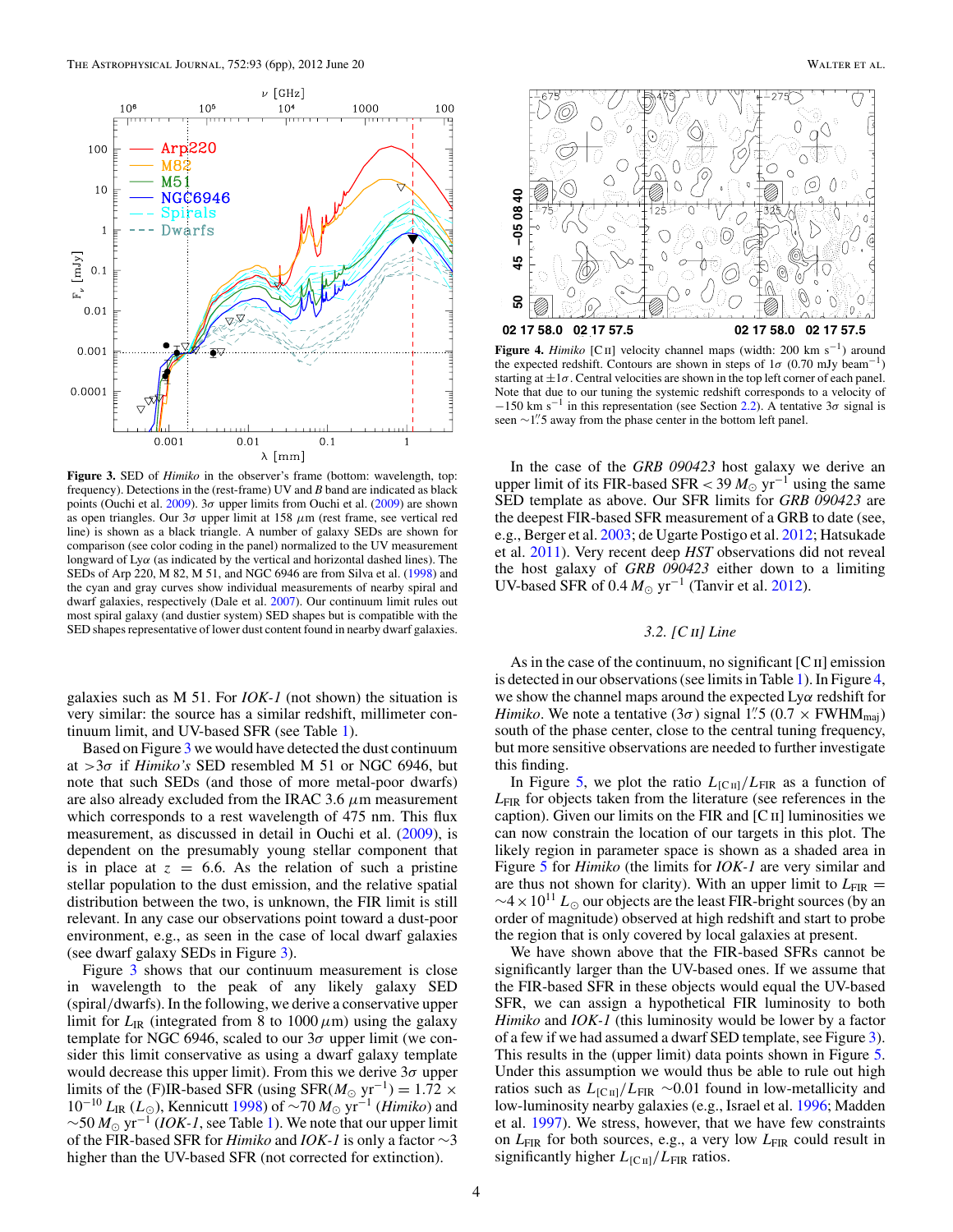<span id="page-4-0"></span>

**Figure 5.**  $L_{\text{[C \text{II}]}}/L_{\text{FIR}}$  as a function of  $L_{\text{FIR}}$  for published [C<sub>II</sub>] detections (Malhotra et al. 2001; Maiolino et al. 2009; Stacey et al. 2010; Ivison et al. 2010; Wagg et al. [2010;](#page-5-0) Cox et al. 2011; De Breuck et al. 2011). As neither FIR nor [CII] emission is detected in our targets, the shaded area indicates the possible parameter for *Himiko* and *IOK-1* based on the upper limits. Assuming that the FIR-based (extincted) SFR equals the UV-based (unextincted) SFR (i.e., an FIR luminosity that is three times lower than our upper limit) results in the two upper limit datapoints shown for *Himiko* and *IOK-1*. The horizontal dashed line indicates the average value of  $L_{\text{[C\,\textsc{ii}]}}/L_{\text{FIR}} = 3 \times 10^{-3}$  for local galaxies.

### 4. CONCLUDING REMARKS

We have presented the results of a search for the  $\text{[C II]}^2 P_{3/2} \rightarrow$ <br><sup>2</sup>*P*<sub>1/2</sub> line and the underlying continuum emission at 158 *μ*m in two LAEs at high redshifts that form stars at moderate rates (UV-based SFR ∼ 20  $M_{\odot}$  yr<sup>-1</sup>), and a *z* ∼ 8.2 GRB. Our sources are the first to push studies of (unlensed) high-*z* sources to FIR luminosities less than a few times  $10^{11} L_{\odot}$  and the resulting [C ii]*/*FIR limits begin to probe the luminosities and parameter space occupied by local star-forming galaxies. The continuum measurements in the LAEs rule out galaxy SEDs that show extreme extinction, such as Arp 220 and M 82, and even those of dust-rich nearby spiral galaxies such as M 51. Based on our *L*<sub>FIR</sub> limits we derive that the (obscured) SFR cannot be higher than a factor of ∼3 times based on the UV-derived SFR. This correction factor (to account for obscured star formation) is lower than the typical correction factor of  $\sim$ 5 to correct UV-based SFRs for extinction in lower-redshift Lyman break galaxies (LBGs; e.g., discussion in Pannella et al. 2009). Our correction factor is also significantly lower than the one derived for the *Herschel* PACS-detected subsample of LAEs at  $2.0 < z < 3.5$  where the total SFRs exceed the UV-based ones by more than an order of magnitude (Oteo et al. 2012b, their Table 1). However, our finding is consistent with recent (restframe) UV studies of *z* ∼7 LBGs that also show only very little evidence for extinction in systems of very similar redshifts (e.g., Bouwens et al. 2010).

Observations of the  $[C_{II}]$  line in galaxies at such high redshifts as probed here will play a critical role in the future (e.g., Walter & Carilli [2008\)](#page-5-0): the brightest line in the NIR (Ly*α*) is highly resonant and will be affected by absorption in the intergalactic medium (Gunn–Peterson effect) as well as possible dust aborption within the galaxy.  $[C<sub>II</sub>]$  emission, on the other

hand, can in principle provide key information on the star formation properties and dynamical masses at these redshifts. The increase in sensitivity afforded by ALMA will push the SFR limits obtained from [C<sub>II</sub>] and FIR continuum measurements down to only a few  $M_{\odot}$  yr<sup>-1</sup>. We note, however, that the lack of a sufficient number of ALMA "band 5" receivers (163-211 GHz) will not allow one to easily study galaxies emerging from the Epoch of Reionization in the redshift range  $8.0 < z < 10.65$ with ALMA.

We thank the referee for critical and constructive comments that helped to improve this paper. We thank Dale Frail and Ruben Salvaterra for useful discussions concerning GRB host galaxies. Based on observations with the IRAM Plateau de Bure Interferometer. IRAM is supported by INSU*/*CNRS (France), MPG (Germany), and IGN (Spain). R.D. is supported by DLR grant FKZ-50-OR-1104. D.R. acknowledges funding through a *Spitzer Space Telescope* grant. We acknowledge the use of GILDAS software [\(http://www.iram.fr/IRAMFR/GILDAS\)](http://www.iram.fr/IRAMFR/GILDAS).

#### REFERENCES

- Berger, E., Cowie, L. L., Kulkarni, S. R., et al. 2003, [ApJ,](http://dx.doi.org/10.1086/373991) [588, 99](http://adsabs.harvard.edu/abs/2003ApJ...588...99B)
- Bouwens, R. J., Illingworth, G. D., Labbe, I., et al. 2011, [Nature,](http://dx.doi.org/10.1038/nature09717) [469, 504](http://adsabs.harvard.edu/abs/2011Natur.469..504B)
- Bouwens, R., Illingworth, G. D., Oesch, P. A., et al. 2010, [ApJ,](http://dx.doi.org/10.1088/2041-8205/708/2/L69) [708, L69](http://adsabs.harvard.edu/abs/2010ApJ...708L..69B)
- Bromm, V., & Loeb, A. 2006, [ApJ,](http://dx.doi.org/10.1086/500799) [642, 382](http://adsabs.harvard.edu/abs/2006ApJ...642..382B)
- Cai, Z., Fan, X., Jiang, L., et al. 2011, [ApJ,](http://dx.doi.org/10.1088/2041-8205/736/2/L28) [736, L28](http://adsabs.harvard.edu/abs/2011ApJ...736L..28C)
- Carilli, C., Walter, F., Wang, R., et al. 2008, [Ap&SS,](http://dx.doi.org/10.1007/s10509-007-9647-9) [313, 307](http://adsabs.harvard.edu/abs/2008Ap&SS.313..307C)
- Castro-Tirado, A. J., Bremer, M., Winters, J.-M., et al. 2009, GCN Circ., [9273, 1](http://adsabs.harvard.edu/abs/2009GCN..9273....1C)
- Cox, P., Krips, M., Neri, R., et al. 2011, [ApJ,](http://dx.doi.org/10.1088/0004-637X/740/2/63) [740, 63](http://adsabs.harvard.edu/abs/2011ApJ...740...63C)
- Dale, D. A., Gil de Paz, A., Gordon, K. D., et al. 2007, [ApJ,](http://dx.doi.org/10.1086/510362) [655, 863](http://adsabs.harvard.edu/abs/2007ApJ...655..863D)
- De Breuck, C., Maiolino, R., Caselli, P., et al. 2011, [A&A,](http://dx.doi.org/10.1051/0004-6361/201116868) [530, L8](http://adsabs.harvard.edu/abs/2011A&A...530L...8D)
- de Ugarte Postigo, A., Lundgren, A., Martín, S., et al. 2012, [A&A,](http://dx.doi.org/10.1051/0004-6361/201117848) [538, A44](http://adsabs.harvard.edu/abs/2012A&A...538A..44D)
- Fan, X., Carilli, C. L., & Keating, B. 2006, [ARA&A,](http://dx.doi.org/10.1146/annurev.astro.44.051905.092514) [44, 415](http://adsabs.harvard.edu/abs/2006ARA&A..44..415F)
- Fontana, A., Vanzella, E., Pentericci, L, et al. 2010, [ApJ,](http://dx.doi.org/10.1088/2041-8205/725/2/L205) [725, L205](http://adsabs.harvard.edu/abs/2010ApJ...725L.205F)
- Hatsukade, B., Kohno, K., Endo, A., Nakanishi, K., & Ohta, K. 2011, [ApJ,](http://dx.doi.org/10.1088/0004-637X/738/1/33) [738,](http://adsabs.harvard.edu/abs/2011ApJ...738...33H) [33](http://adsabs.harvard.edu/abs/2011ApJ...738...33H)
- Israel, F. P., Maloney, P. R., Geis, N., et al. 1996, [ApJ,](http://dx.doi.org/10.1086/177458) [465, 738](http://adsabs.harvard.edu/abs/1996ApJ...465..738I)
- Ivison, R., Swinbank, A. M., Swinyard, B., et al. 2010, [A&A,](http://dx.doi.org/10.1051/0004-6361/201014548) [518, L35](http://adsabs.harvard.edu/abs/2010A&A...518L..35I)
- Iye, M., Ota, K., Kashikawa, N., et al. 2006, [Nature,](http://dx.doi.org/10.1038/nature05104) [443, 186](http://adsabs.harvard.edu/abs/2006Natur.443..186I)
- Jiang, L., Egami, E., Kashikawa, N., et al. 2011, [ApJ,](http://dx.doi.org/10.1088/0004-637X/743/1/65) [743, 65](http://adsabs.harvard.edu/abs/2011ApJ...743...65J)
- Kashikawa, N., Shimasaku, K., Matsuda, Y., et al. 2011, [ApJ,](http://dx.doi.org/10.1088/0004-637X/734/2/119) [734, 119](http://adsabs.harvard.edu/abs/2011ApJ...734..119K)
- Kennicutt, R. C. 1998, [ARA&A,](http://dx.doi.org/10.1146/annurev.astro.36.1.189) [36, 189](http://adsabs.harvard.edu/abs/1998ARA&A..36..189K)
- Kistler, M. D., Yüksel, H., Beacom, J. F., & Stanek, K. Z. 2008, [ApJ,](http://dx.doi.org/10.1086/527671) [673,](http://adsabs.harvard.edu/abs/2008ApJ...673L.119K) [L119](http://adsabs.harvard.edu/abs/2008ApJ...673L.119K)
- Krimm, H. A., Beardmore, A. P., Evans, P. A., et al. 2009, GCN Circ., [9198, 1](http://adsabs.harvard.edu/abs/2009GCN..9198....1K)
- Madden, S. C., Poglitsch, A., Geis, N., Stacey, G. J., & Townes, 1997, [ApJ,](http://dx.doi.org/10.1086/304247) [483,](http://adsabs.harvard.edu/abs/1997ApJ...483..200M) [200](http://adsabs.harvard.edu/abs/1997ApJ...483..200M)
- Maiolino, R., Caselli, P., Nagao, T., et al. 2009, [A&A,](http://dx.doi.org/10.1051/0004-6361/200912265) [500, L1](http://adsabs.harvard.edu/abs/2009A&A...500L...1M)
- Maiolino, R., Cox, P., Caselli, P., et al. 2005, [A&A,](http://dx.doi.org/10.1051/0004-6361:200500165) [440, L51](http://adsabs.harvard.edu/abs/2005A&A...440L..51M)
- Malhotra, S., Helou, G., Stacey, G., et al. 1997, [ApJ,](http://dx.doi.org/10.1086/311044) [491, L27](http://adsabs.harvard.edu/abs/1997ApJ...491L..27M)
- Malhotra, S., Kaufman, M. J., Hollenbach, D., et al. 2001, [ApJ,](http://dx.doi.org/10.1086/323046) [561, 766](http://adsabs.harvard.edu/abs/2001ApJ...561..766M)
- Ono, Y., Ouchi, M., Mobasher, B., et al. 2012, [ApJ,](http://dx.doi.org/10.1088/0004-637X/744/2/83) [744, 83](http://adsabs.harvard.edu/abs/2012ApJ...744...83O)
- Oteo, I., Bongiovanni, A., Pérez García, A. M., et al. 2012a, arXiv[:1202.0782](http://www.arxiv.org/abs/1202.0782)
- Oteo, I., Bongiovanni, A., Pérez García, A. M., et al. 2012b, [A&A,](http://dx.doi.org/10.1051/0004-6361/201016261) [541, A65](http://adsabs.harvard.edu/abs/2012A&A...541A..65O)
- Ouchi, M., Ono, Y., Egami, E., et al. 2009, [ApJ,](http://dx.doi.org/10.1088/0004-637X/696/2/1164) [696, 1164](http://adsabs.harvard.edu/abs/2009ApJ...696.1164O)
- Ouchi, M., Shimasaku, K., Furusawa, H., et al. 2010, [ApJ,](http://dx.doi.org/10.1088/0004-637X/723/1/869) [723, 869](http://adsabs.harvard.edu/abs/2010ApJ...723..869O)
- Pannella, M., Carilli, C. L., Daddi, E., et al. 2009, [ApJ,](http://dx.doi.org/10.1088/0004-637X/698/2/L116) [698, L116](http://adsabs.harvard.edu/abs/2009ApJ...698L.116P)
- Pentericci, L., Fontana, A., Vanzella, E., et al. 2011, [ApJ,](http://dx.doi.org/10.1088/0004-637X/743/2/132) [743, 132](http://adsabs.harvard.edu/abs/2011ApJ...743..132P) Riechers, D. A., Walter, F., Bertoldi, F., et al. 2009, GCN Circ., [9322, 1](http://adsabs.harvard.edu/abs/2009GCN..9322....1R)
- Robertson, B., Ellis, R. S., Dunlop, J. S., McLure, R. J., & Stark, D. P. 2010, [Nature,](http://dx.doi.org/10.1038/nature09527) [468, 49](http://adsabs.harvard.edu/abs/2010Natur.468...49R)
- Salvaterra, R., & Chincarini, G. 2007, [ApJ,](http://dx.doi.org/10.1086/512606) [656, L49](http://adsabs.harvard.edu/abs/2007ApJ...656L..49S)
- Salvaterra, R., Della Valle, M., Campana, S, et al. 2009, [Nature,](http://dx.doi.org/10.1038/nature08445) [461, 1258](http://adsabs.harvard.edu/abs/2009Natur.461.1258S)
- Schenker, M. A., Stark, D. P., et al. 2012, [ApJ,](http://dx.doi.org/10.1088/0004-637X/744/2/179) [744, 179](http://adsabs.harvard.edu/abs/2012ApJ...744..179S)
- Silva, L., Granato, G. L., Bressan, A., & Danese, L. 1998, [ApJ,](http://dx.doi.org/10.1086/306476) [509, 103](http://adsabs.harvard.edu/abs/1998ApJ...509..103S)
- Solomon, P. M., & Vanden Bout, P. A. 2005, [ARA&A,](http://dx.doi.org/10.1146/annurev.astro.43.051804.102221) [43, 677](http://adsabs.harvard.edu/abs/2005ARA&A..43..677S)
- Stacey, G. J., Geis, N., Genzel, R., et al. 1991, [ApJ,](http://dx.doi.org/10.1086/170062) [373, 423](http://adsabs.harvard.edu/abs/1991ApJ...373..423S)
- Stacey, G. J., Hailey-Dunsheath, S., Ferkinhoff, C., et al. 2010, [ApJ,](http://dx.doi.org/10.1088/0004-637X/724/2/957) [724,](http://adsabs.harvard.edu/abs/2010ApJ...724..957S) [957](http://adsabs.harvard.edu/abs/2010ApJ...724..957S)
- Stark, A. A. 1997, [ApJ,](http://dx.doi.org/10.1086/304099) [481, 587](http://adsabs.harvard.edu/abs/1997ApJ...481..587S)